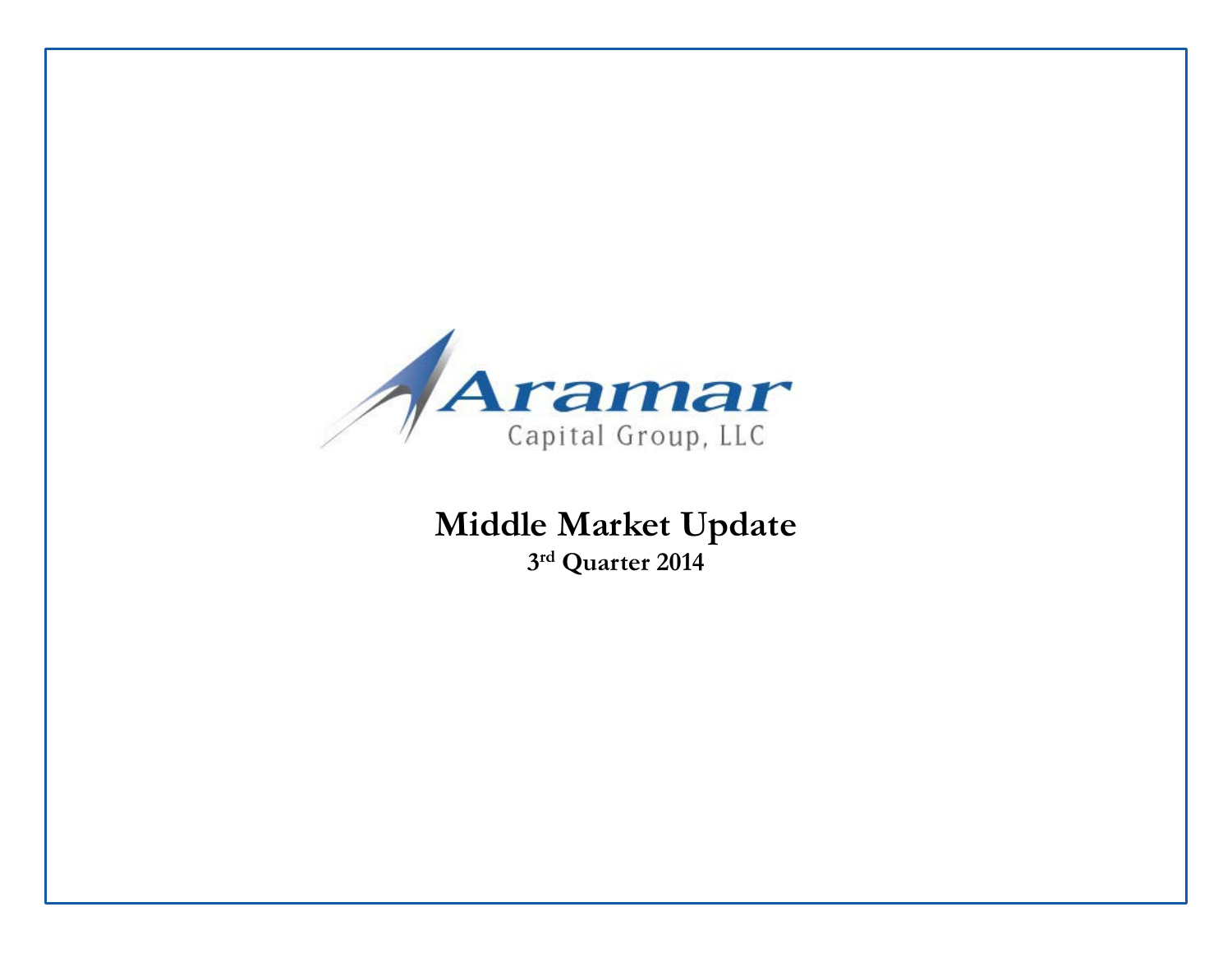

### **GDP**

- Real GDP grew 3.5% in Q3 2014, a slight decrease from the 4.6% increase in Q2 2014, beating the consensus estimate of  $3.0\%^{1,2}$
- The GDP growth reflects increases in personal consumption expenditures, exports, nonresidential fixed investment, and federal, state, and local government spending that were partly offset by a negative contribution from private inventory  $investment<sup>1</sup>$ 
	- The change in real private inventories subtracted  $0.6\%$ from the change in real GDP in Q3 2014 after adding 1.4% in Q2 2014
	- ― Real residential investment increased 1.8% during Q3 2014, as compared with an 8.8% increase in Q2 2014
	- Real nonresidential fixed investment increased 5.5%, versus an increase of 9.7% in Q2 2014

### **Consumer Spending**

- The growth in consumer spending, which fuels roughly twothirds of the economy, increased moderately in Q3 20141
	- ― Real personal consumption expenditures increased 1.8% in Q3 2014, as compared with a 2.5% increase in Q2 2014
	- ― Personal income increased in Q3 2014 by \$152.9B, below the \$223.0B jump in Q2 2014
	- The personal savings rate was  $5.5\%$  in Q3 2014, versus a 5.4% rate in Q2 2014

### **Exports/Imports**

- August exports of \$198.5B and imports of \$238.6B closed the trade deficit to \$40.1B from \$40.3B in July 20141
	- Real exports of goods and services increased 7.8%, as compared with an increase of 11.1% in Q2 2014
	- ― Real imports of goods and services decreased by 1.7% in Q3 2014, a reversal from the 11.3% increase in Q2 2014

### *1. U.S. Bureau of Economic Analysis 2. Bloomberg 3. FactSet 5. PwC IPO Watch 6. Bureau of Labor Statistics 7. MarketPlace.org*



*4. T. Rowe Price*

### **Real GDP Growth Since 2007**



*Source: Bureau of Economic Analysis.*

### **Stock Markets**

- The blended earnings growth rate for Q3 2014 was 5.6%; about 75% of the S&P 500 constituent companies have reported earnings above mean estimates and 60% have reported sales above mean estimates;<sup>3</sup> the S&P 500 index was up  $1.1\%$  in Q3 2014<sup>4</sup>
- 68 companies raised \$38.1B in Q3 2014 IPOs, about flat from the 64 IPOs in Q3 2013, but 222.8% above the \$11.8B raised during the same quarter the prior year<sup>5</sup>

### **Employment**

- In September, the total number of unemployed decreased by 329,000 to 9.3M, as nonfarm payrolls increased by 248,000; the unemployment rate fell to 5.9% in September, the lowest since July 20086
- "We're seeing large declines in labor force participation ... among prime-age workers," explains University of California-Berkeley economist Jesse Rothstein, "especially among people in their early twenties. It's hard for me to believe that there's this enormous group of people in their early twenties who have decided that they're never going to work"7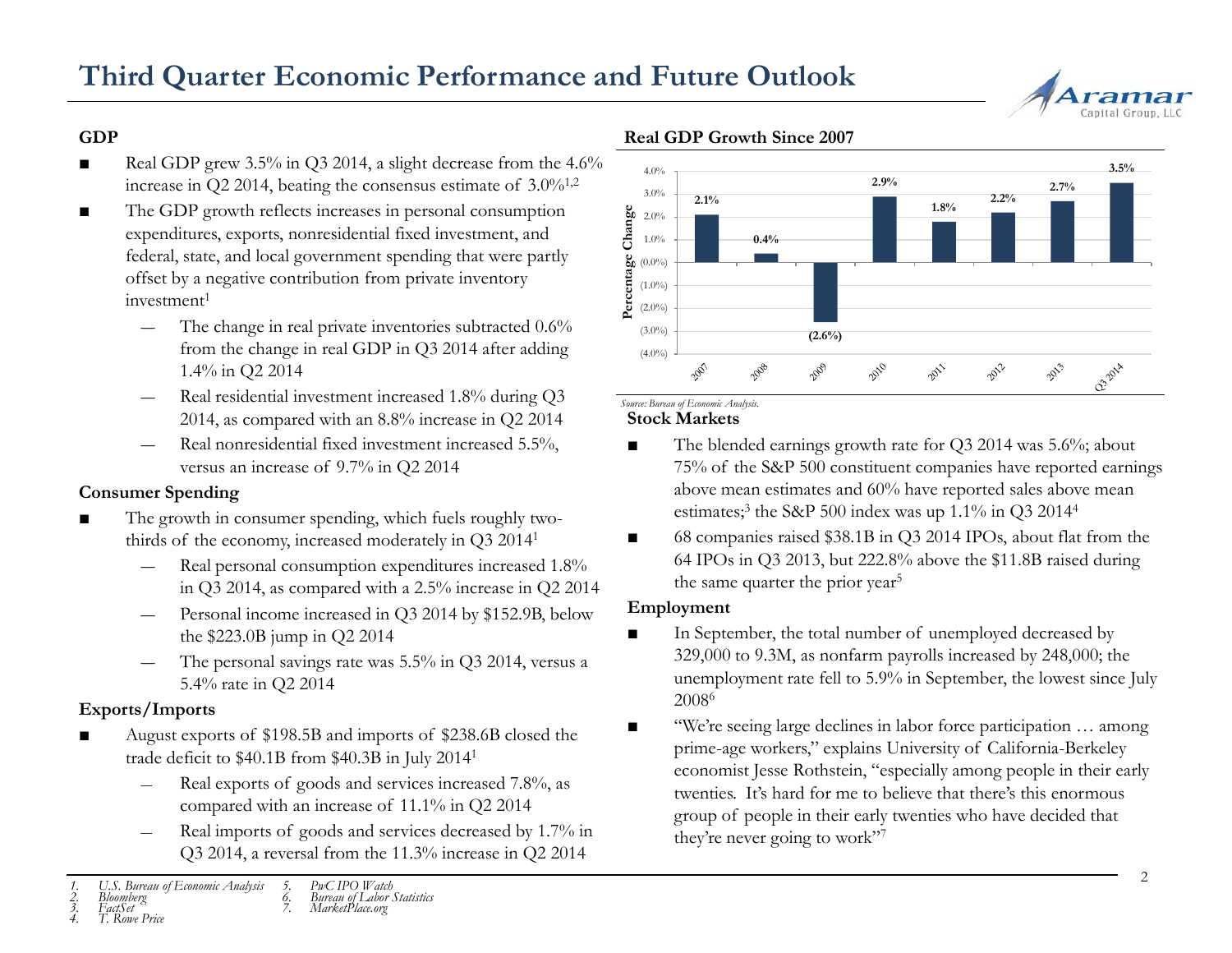## **Third Quarter Economic Performance and Future Outlook**



### **U.S. Treasury Securities**

■ The Treasury yield curve flattened further in Q3 2014 amid investor anticipation of the Fed's first rate hike since the Great Recession

| U.S. Treasury Securities <sup>1</sup>                   | Q1 2014 | Q <sub>2</sub> 2014 | Q3 2014 |
|---------------------------------------------------------|---------|---------------------|---------|
| 5-year Treasury Note                                    | $1.7\%$ | $1.6\%$             | 1.8     |
| 10-year Treasury Note                                   | $2.7\%$ | $2.5\%$             | 2.5     |
| 30-year Treasury Note                                   | $3.6\%$ | $3.4\%$             | 3.2     |
| 10-year Treasury Inflation<br>Protected Security (TIPS) | $0.6\%$ | $0.3\%$             | $0.6\%$ |

#### **Federal Reserve**

- In Q3 2014, the FOMC directed the Open Market Trading Desk at The Federal Reserve Bank of New York to conclude the current asset purchase program by the end of October<sup>3</sup>
- The FOMC also directed the Desk to maintain its existing policy of reinvesting principal payments from the Fed's holdings and of rolling over maturing Treasury securities at auction<sup>3</sup>

### **Oil**

- The price of WTI crude oil fell 14.1% to \$91.17 per barrel at the end of Q3 2014 from \$106.07 per barrel at the end of Q2 20144
	- WTI prices continued to plunge after the end of the quarter, hitting four-year lows and trading near \$75/bbl in mid-November
- The Energy Information Administration projects U.S. crude oil production, which averaged 7.4M bbl/d in 2013, to average 9.5M bbl/d in 2015, and for Brent crude oil prices to average \$98/bbl in Q4 2014 and \$102/bbl in 20154
	- The WTI-Brent spread, which averaged \$11/bbl in 2013, is expected to average \$7/bbl in both 2014 and 2015

#### **CEO Economic Outlook Index**



*Source: Business Roundtable.*

### **Outlook for Late 2014 and Early 2015**

- The CEOs of leading U.S. companies see the U.S. economy underperforming in the next six months<sup>5</sup>
	- Nearly 90% of CEOs said that tax reform including lowering the corporate income tax rate to 25% – would encourage additional investment or cause them to expand their companies' U.S. operations
	- Business Roundtable members expect 2014 GDP to grow by 2.4%, similar to last quarter's estimate of 2.3%
- According to Randall Stephenson, Chairman of Business Roundtable, "While some U.S. economic indicators are improving moderately, the results from our survey of CEOs seem to reflect an underperforming U.S. economy held back by policy uncertainty and growing conflicts around the world"5

*4. U.S. Energy Information Administration 5. CEO Economic Outlook Survey published by Business Roundtable*

*<sup>1.</sup> T. Rowe Price 2. PIMCO*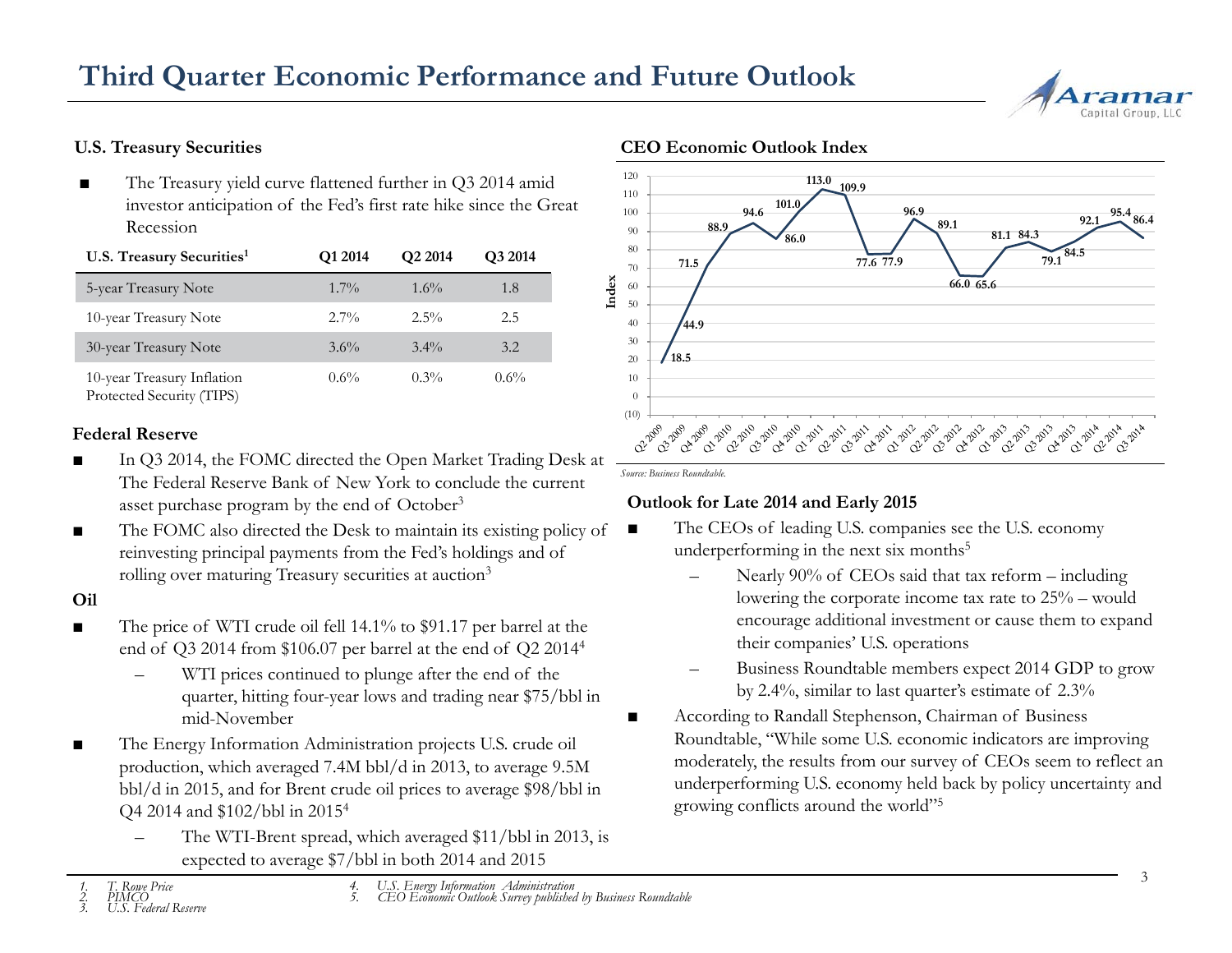## **Mergers and Acquisitions**

- The aggregate global mergers and acquisitions (M&A) transaction value in Q3 2014, at \$877.4B, made 2014's ninemonth total (\$2,486.1B) the third-highest annual value on record after 2006 (\$3,295.4B) and 2007 (\$3,669.7B)<sup>1,2</sup>
- A heady combination of the cash piles held by corporations and investment firms, persistently accommodative debt markets, and steadily improving economic fundamentals in the U.S. have yielded a historically fertile and active M&A market
- The U.S. contributed 44.5% of the global deal value<sup>1,2</sup>
	- ― The 3,433 U.S. deals announced during Q3 formed the third-highest Q3 volume ever, with 636 more transactions than the same period in 20131,2
	- ― The U.S. M&A transaction value decreased 25.0% to  $$411.0B$  in Q3, down from \$547.9B in Q2<sup>1,2</sup>
	- The total value of U.S. M&A transactions between \$500.0M and \$1.0B YTD as of August 31 was \$81.2B, an 11.9% increase from the same period in 20133
- Mega deals continued to buoy aggregate value; globally, middlemarket deals below \$500.0M comprised 93.3% of the transaction count from Q3 2014, but only 19.8% of the total transaction value2,4
- In August, the median total enterprise value to LTM adjusted EBITDA was 8.9x, consistent with valuations over the past 12 months<sup>5,6</sup>
- The global average transaction value during 2014 reached  $$406.4M<sup>1</sup>$ 
	- This represents the largest average value on record, exceeding 2007's annual average of \$350.1M



#### **U.S. M&A Activity**

*Source: FactSet U.S. Flashwire July Report.*

- The energy, mining, and utilities sector was the most active during the first nine months of 2014, accounting for 17.0% of overall global volume, followed by pharma, medical, and biotech and consumer, which represented 14.2% and 11.8% of total volume, respectively <sup>1,2</sup>
- So far this year, acquirers of U.S. companies have closed transactions within an average of 57 days of their announcement, 30 days faster than the average time requirement in 2013 and a blistering pace compared with the 107 and 96 days it took to close deals during the frothy M&A markets of 2006 and 2007, respectively<sup>6</sup>
- "In the absence of a strong improvement in global end demand and with balance sheets as robust as they are, many businesses will seek to create value for shareholders through consolidating their industries or accessing new markets through M&A," said Paras Anand, head of European equities at Fidelity<sup>7</sup>

*4. Merrill DataSite*

*1. Mergermarket 2. These data represent announced, closed, and signed M&A deals 3. R.W. Baird*

recentant Dialy.<br>These multiples reflect prices paid for mainly public companies and do not account for smaller private company transactions<br>(for which there typically are no publicly available data) that tend to change ha

*6. Dealogic 7. FTAdviser*

4

Capital Group L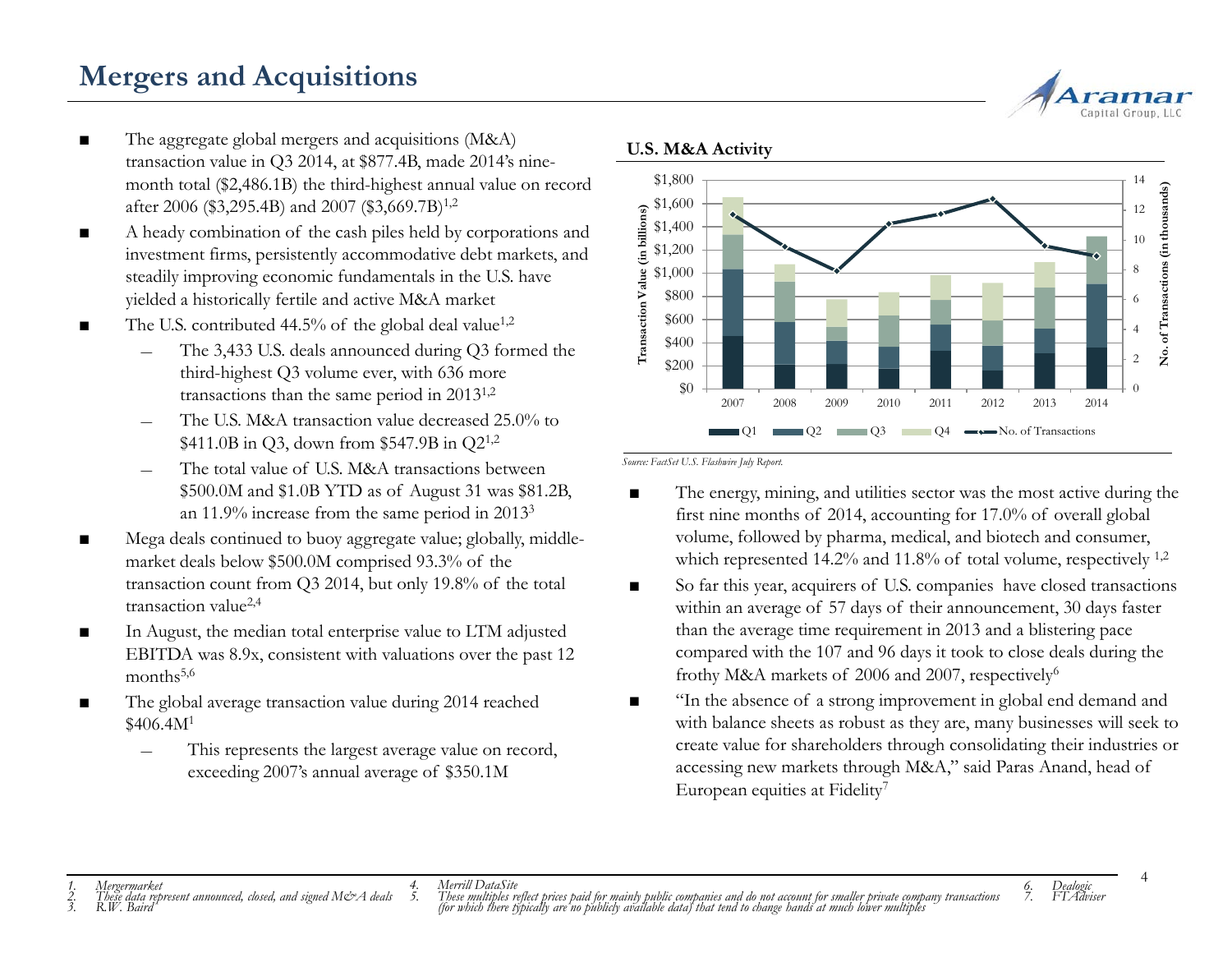## **Private Equity**

- 588 private equity (PE) transactions were completed in Q3 2014, deploying \$110.1B in capital overall, ahead 1.9% in volume and 14.2% in value in contrast to the 515 transactions in Q2 2014 that totaled  $$108.1B<sup>1</sup>$ 
	- The O3 activity was up  $20.3\%$  in volume and  $26.6\%$  in value from the \$87.0B spent across 489 deals in Q3 2013
- Despite the overall increase, global lower middle-market transactions, or transactions with values below \$25.0M, are on pace to hit 453 in 2014, well below the 615 announced in 20131
	- The lower middle-market slowdown has been driven largely by a significant decrease in U.S. activity, which, in the first nine months of 2014, was about half the deal flow recorded during the same period in 2013
- Sustained elevated valuations in the public equity markets and intense competition among PE firms for a select group of attractive opportunities have kept purchase prices high
	- The median enterprise value to EBITDA remained relatively high at 9.7x through Q3 2014, barely moving from the previous 12-month median $1,3$
- Add-on activity continues to climb as a relative share of total PE investing activity, as PE firms continue looking to M&A as a key growth driver for their portfolio companies<sup>1</sup>
	- Add-on deals accounted for 61.0% of all PE investments through Q3 2014, up from 57.0% in 2013 and 49.0% in 2012
- Fluid debt markets have helped push the median debt percentage for 2014 deals to 71.8%, up from 65.6% in 2013<sup>1,3</sup>
- The \$47.0B in PE exits across 193 deals in Q3 2014 were down slightly in both value and volume from the 209 exits in Q2 2014 totaling \$48.0B1

# Capital Group, Ll



### **U.S. Private Equity Deal Flow**

*Source: PitchBook.*

- Fundraising slowed in Q3 2014, as PE firms raised \$34.5B across 50 closed funds, a decrease from 75 closed funds in Q2 20141
	- ― Lone Star Fund IX (U.S.), L.P. was the largest fund closed in Q3 2014 at \$7.2B raised<sup>2</sup>
	- ― About 88% of U.S.-focused PE funds hit their targets through Q3 2014, up from 80% in 2013 and 70% in 2012
- Individual investors have begun to play a more significant role in fundraising; in the first ten months of 2014, individuals with more than \$1 million in investable assets provided about 10% of the capital raised by PE firms globally, up from the 6% supplied in 20084
- "When valuations attain lofty heights, like we've seen over the past 12 to 18 months, owners, including both family-owned and private equity-backed companies, have increasingly become willing sellers," said Richard Martin, Senior Director at Merrill DataSite<sup>1</sup>

5

*<sup>1.</sup> PitchBook*

*<sup>4.</sup> Triago*

*<sup>2.</sup> Preqin 3. These multiples mostly reflect prices paid for larger private companies and generally do not account for smaller private company transactions that tend to change hands at much lower multiples with lower debt ratios*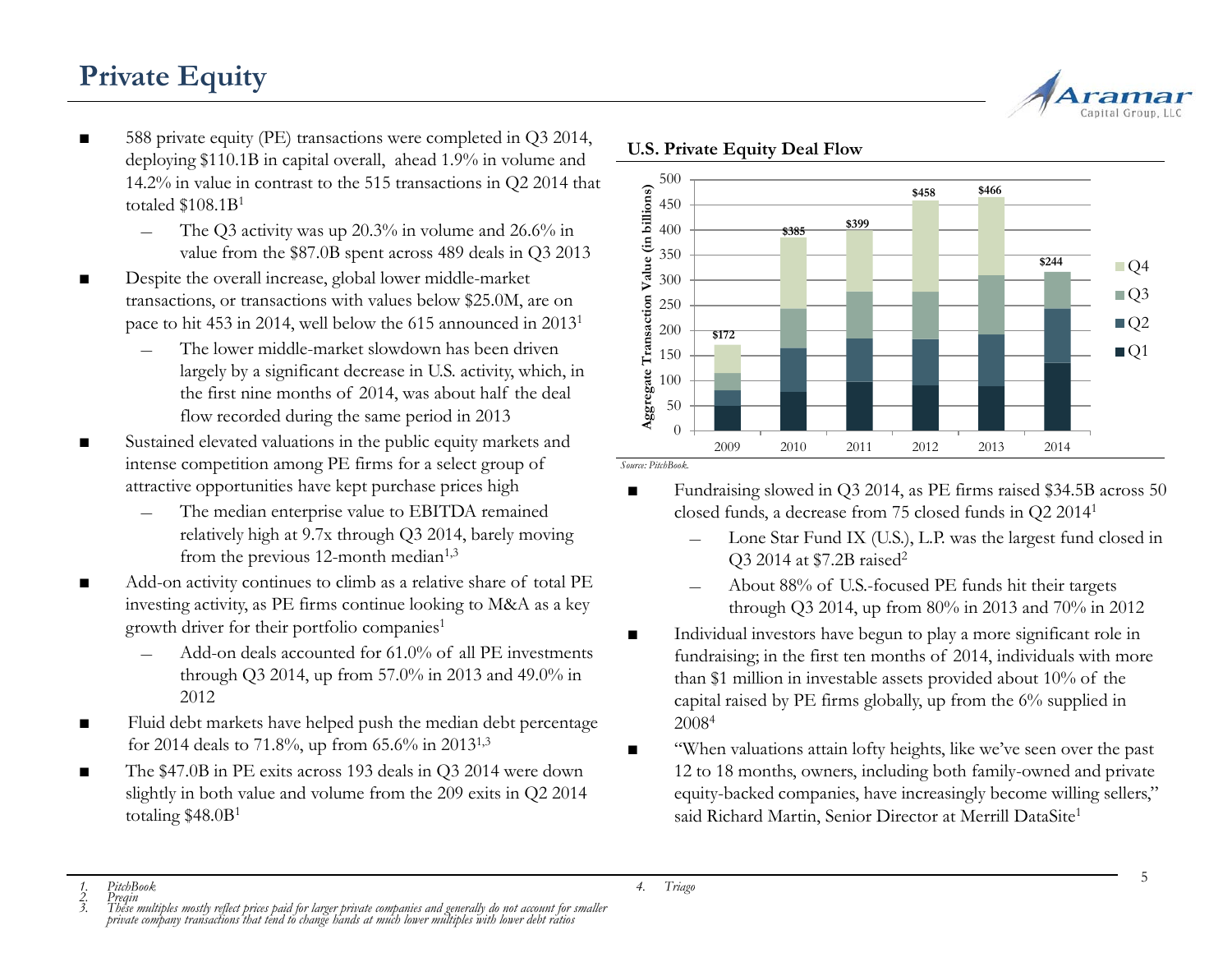### **Venture Capital Investing**

- In Q3 2014, the venture capital (VC) industry invested \$9.9B across 1,023 deals, a decrease of 27% in value and 9% in deal flow, as compared with \$13.5B across 1,129 deals in Q2 20141
- \$1.6B, or 17.0% of all dollars and 33% of all deals, went to firsttime financings<sup>1</sup>
- There were 23 VC-backed IPOs in Q3 2014 totaling \$2.6B, an 18.0% decrease in deal flow and 48.0% drop in value from Q2 20142
	- ― Q3 2014 was the sixth consecutive quarter to see 20 or more VC-backed IPOs
- U.S. VC firms raised \$6.1B across 60 funds during Q3 2014, a 21.0% decrease from the amount raised during Q2 2014 and a  $26.0\%$  decrease in the number of funds<sup>2</sup>
	- Commitments in Q3 were up 39.5% in dollars from the same period in 2013
- The top fundraiser during Q3 2014 was J.P. Morgan Digital Growth Fund II, L.P., which raised \$996.4M, followed by SG Growth Partners III, L.P., which raised \$500.0M2



### **VC Deals Per Industry – Q3 2014 (in millions)**

### **PIPE Investing**

- \$11.4B was raised across 275 PIPE transactions that were announced or completed in Q3 2014, as compared with 267 transactions that raised \$10.2B in the prior-year period3
	- At the market (ATM) offerings made up 9.8% of the total deal flow and 28.6% of the total value of PIPE transactions in Q34
	- ― 201 placements were unregistered and 74 were registered, representing \$6.9B and \$4.5B, respectively
- Millennium Management, LLC was the most active institutional investor in the U.S. PIPE market during Q3 2014 in deal flow, investing \$1.0B in 39 transactions3
- Bank of America Merrill Lynch was the most active in deal value, deploying \$3.5B in Q3 20143
- "Fund managers are telling us they still hate the illiquid stuff, but there is an appetite for unregistered PIPEs," said Kerry Propper, CEO of Chardan Capital Markets LLC. "What you're giving up in liquidity, you're gaining enough in value to make up for it<sup>"3</sup>



### **U.S. PIPE Activity**

*Source: MoneyTree Report. Source: PrivateRaise/DealFlow.*

*1. MoneyTree Report by PricewaterhouseCoopers LLC and the NVCA 4. ATM offerings are commitments to raise money through the issuance of stock at the issuer's discretion*

*2. Thomson Reuters*

*3. Private Raise/Dealflow*

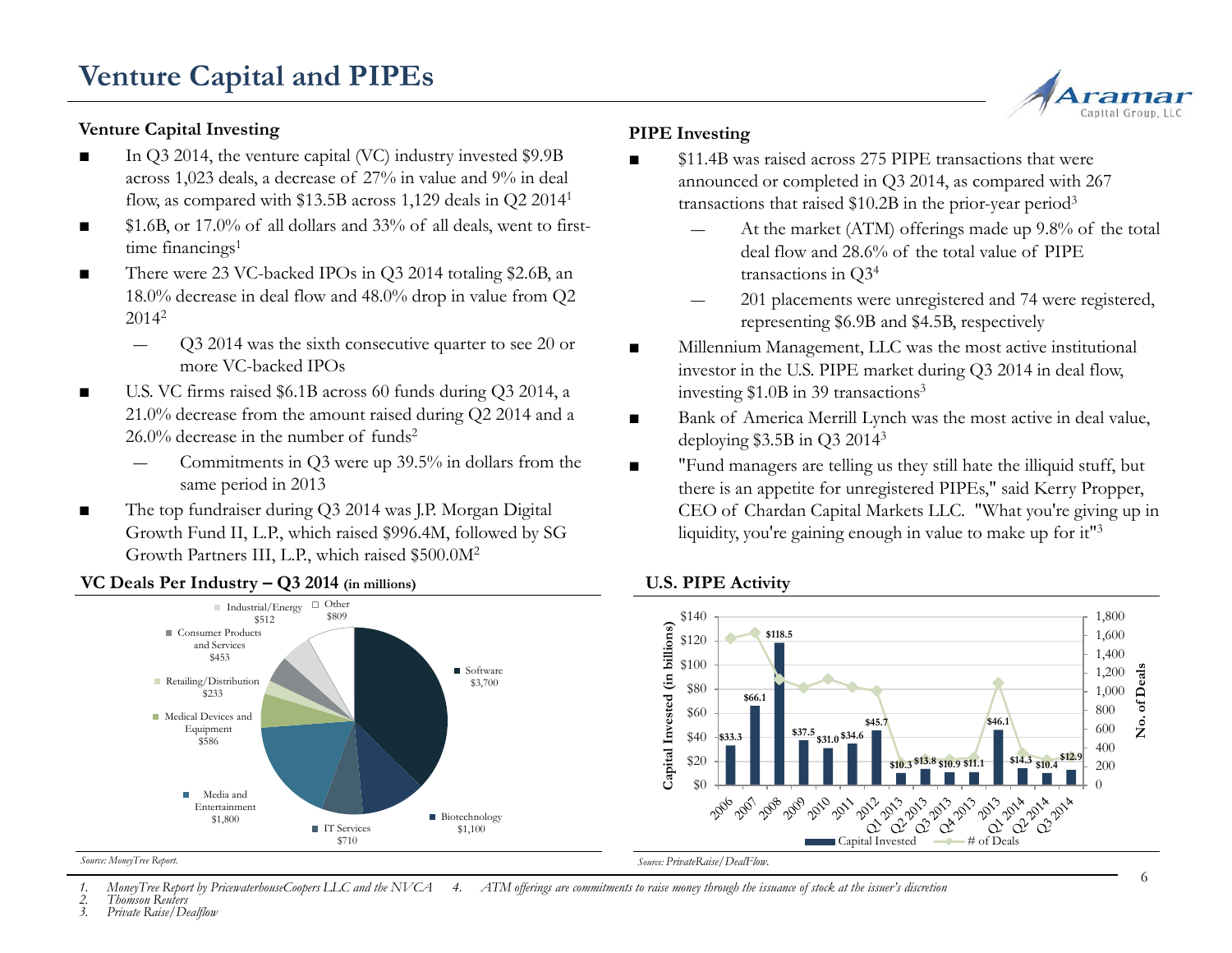## **Debt Capital**



7

- The Barclays Aggregate Bond Index posted a return of 0.2% in Q3 2014, down from 2.0% in Q2 20141
	- Interest rates remain low and should continue as such in the foreseeable future, as the Fed has signaled that next year's rate increases will be gradual and cautious
- Total debt issuances decreased slightly from \$1.5T in Q2 2014 to \$1.4T in Q3 2014; total debt issuances dropped16.1% in the first nine months of 2014, as compared with the same period in 20132
- Municipal bonds issued were down 17.5% in Q3 2014, decreasing to \$73.9B from \$89.7B in Q2 20142
- High-yield bond spreads widened to 485 basis points in July from 398 basis points, a 13% increase3
	- This move was a result of over-valued high-yield credit markets, which has been the case since 2010
- Investment-grade corporate bond issuances totaled \$1.1T through Q3 2014, a 1.8% increase from the same period in 20132
- Slowdowns in municipal offerings drove the overall drop in debt issuances, as state and local governments have been focusing on funding employee pensions and other fixed costs in their budgets rather than new projects<sup>4</sup>



### **Issuance in the U.S. Bond Market (in billions)**

- Spreads widened in U.S. corporate bonds by 12 basis points in O3 2014 to 112 basis points over similar-maturity U.S. Treasuries<sup>1</sup>
	- The YTD Q3 2014 spread is off two basis points
- Asset-backed securities issued fell by 31.4% in Q3 2014, down to \$48.1B from \$70.0B in Q2 20142

### **Middle Market Loan Issuance**

- $\blacksquare$  Middle market yields continue to remain low, reaching 6.1% in O3, although yields are up from the recent lows of 5.8% in Q3 20135
- Leverage multiples continue to advance and are reaching some of the highest levels since the recession<sup>5</sup>
	- The average debt to EBITDA level in the first nine months of 2014 was 5.4x for institutional middle market LBOs and 6.6x for broadly syndicated LBOs, well above the full-year averages from 2008 through 20135,6
- Middle-market lending is at \$144.0B this year, down from the \$152.0B recorded in the corresponding period last year<sup>5</sup>
	- ― \$32.0B (22.2%) was lent for transactions at or below \$100.0M, while the remainder was lent for transactions between \$100.0M and \$500.0M



### **Debt Multiples of Middle Market LBO Loans6**

### *1. Prudential*

- *2. SIFMA*
- *4. Putnam Investments 5. Thomson Reuters LPC*

*6. These multiples mostly reflect prices paid for larger private companies and generally do not account for smaller private company transactions that tend to change hands at much lower multiples and with lower debt ratios*

*3. Guggenheim Partners*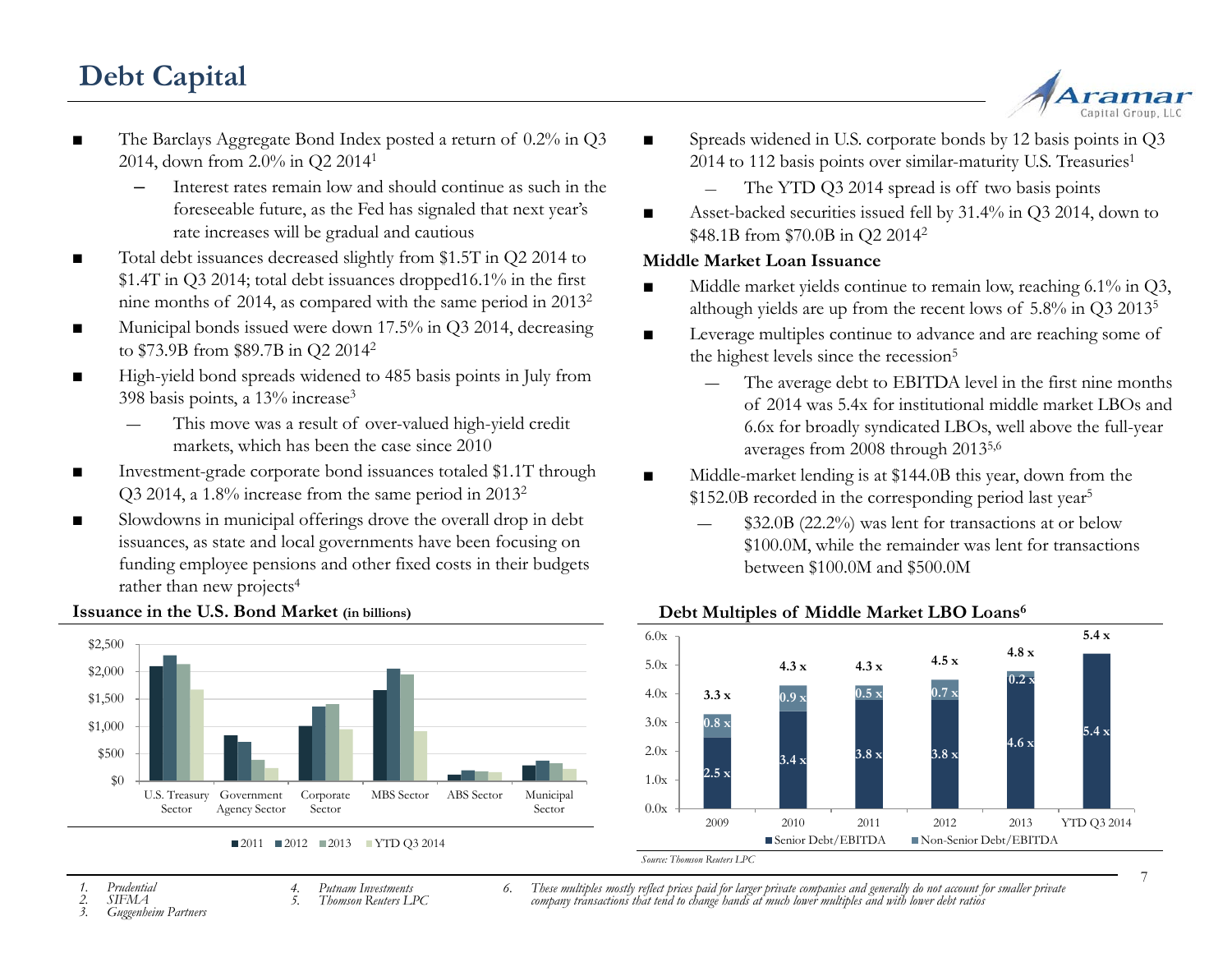### **Conclusion**



- The M&A environment is at its most active since the Great Recession, fueled by vast cash reserves on corporate balance sheets and in investment firms' coffers, a steady stream of encouraging economic news, and a continued low-interest-rate environment
	- Nonfinancial companies held \$1.88T of cash at the end of June, up more than 8% from a year earlier<sup>1</sup>
	- On top of better manufacturing readings from Europe, central bankers have signaled that they may take new steps to support Continental economies, perhaps stepping in to buy corporate bonds<sup>2</sup>
	- The U.S., one of the world's steadiest economies of late, has been an attractive target for international investors, with solid job creation, upbeat GDP and real estate data, and oil prices—at rare lows—heralding a boost in consumer spending<sup>2</sup>
	- Interest rates and bond yields have remained exceptionally low around the world, holding down acquisition financing costs, mortgage rates, and the cost of business investment<sup>2</sup>
- However, the October volatility in the public markets has exposed several reasons to remain cautious about macro conditions<sup>2</sup>
	- Eurozone economic growth still is running below 1% annually, and growth has slowed in the Chinese economy, whose faltering demand for industrial commodities threatens other developing economies
	- ― Stocks are no longer cheap by historical standards, with the S&P 500 trading near 20 times its companies' net earnings in mid-November, well above the long-term average of 15.5 times
	- ― Central banks' monetary policies are shifting and inconsistent, with the Fed preparing to slowly raise interest rates for the first time since 2006 and European banks attempting to loosen credit



### **Crude Oil Prices**

*Source: U.S. Energy Information Administration.*



*Source: Preqin.*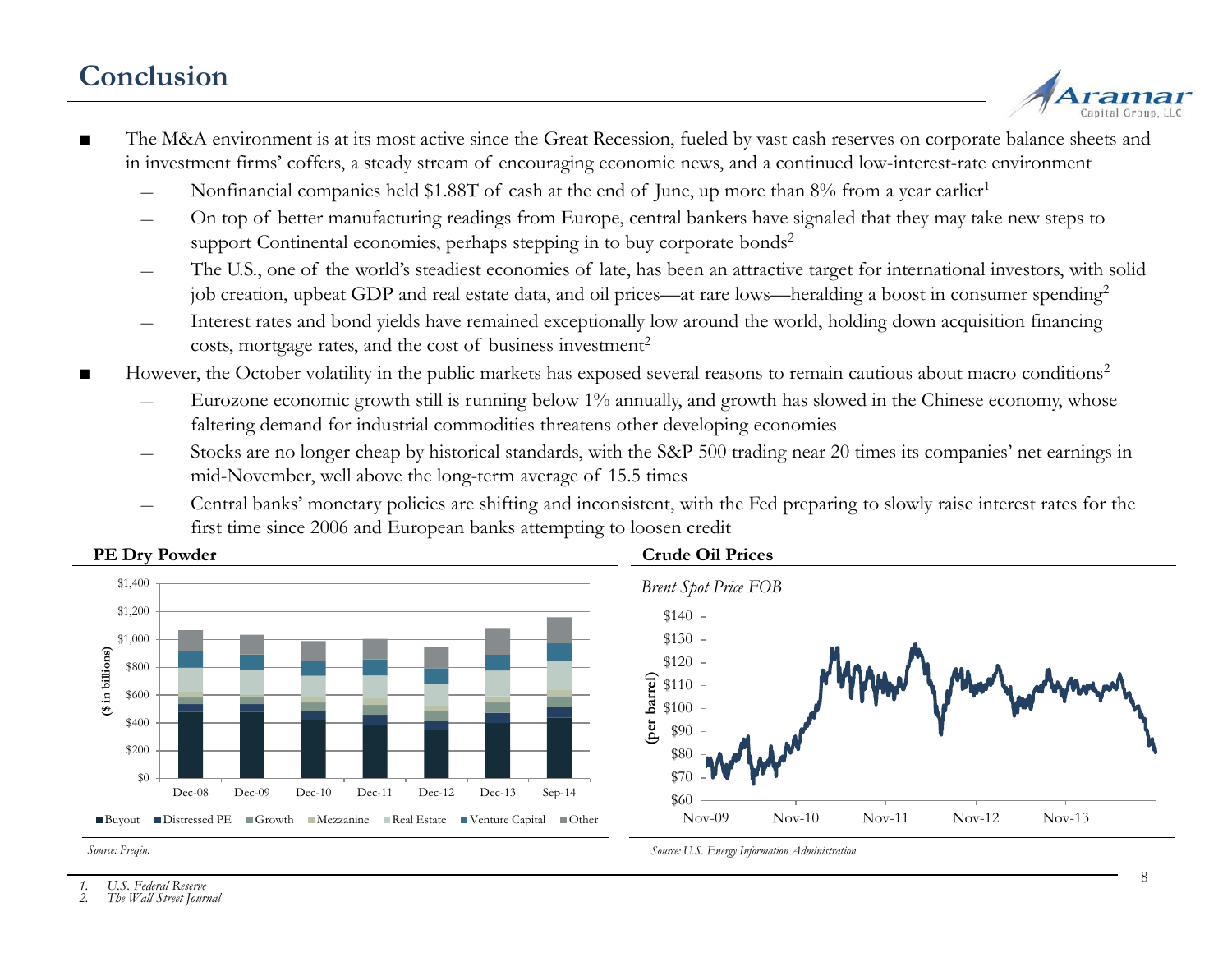### **The Changing Landscape of Representations and Warranties Insurance**



### **Market Overview**

The representations and warranties insurance (RWI) marketplace has been firming throughout the course of 2014. There are many factors that have contributed to this trend; the most prominent is significantly increased demand for RWI, with some insurers seeing year-over-year increases in submission flow of 50 percent or more. While demand has increased substantially, the market capacity and the number of insurers have remained fairly consistent. As a result, insurers are able to be more selective in the deals that they consider, have a greater ability to dictate pricing, and have more leverage to negotiate terms and conditions.

The most notable impact is on the middle market space (i.e., enterprise values of less than \$100 million), where the minimum premiums charged by most carriers have increased to between \$250,000 and \$300,000 versus the prior year's common minimum premiums of between \$100,000 and \$150,000. Furthermore, the carriers that provide insurance for the lower end of the middle market require the target company to have audited financial statements.

The market capacity remains consistent with prior years. The average limits available are up to \$50 million per carrier, and the total combined limits among all carriers in the U.S. RWI market is approximately \$300 million. Rates have seen a moderate increase year over year, with an average range of 2.5 to 3.5 percent of insured limits. However, during the fourth quarter of 2014, the most recent placements have seen a jump in rates of up to 3 to 4 percent of the purchased limit. There also are due diligence fees of between \$25,000 and \$45,000 per deal and, in some cases, an additional fee of up to \$25,000 charged for "emergency/expediency" situations.

Consequently, in the current market, the cost/benefit trade-offs of purchasing RWI versus adopting traditional indemnification arrangements may not be worthwhile for deals on the lower end of the middle market spectrum.

### **Increased Demand for Representations and Warranties Insurance**

When the product was first introduced over 15 years ago, many looked at RWI as a last resort for when the parties to a transaction could not agree on indemnification terms. However, in the past two years, there has been increased acceptance of RWI as a favorable alternative to traditional seller indemnities. This change is primarily due to a shift to a competitive seller's market, an increased awareness of the product and its benefits, coverage enhancements, and improvements in the underwriting process.

The shift to a seller's market has contributed significantly to an increased demand for RWI. In many cases, more so with larger transactions, sellers require that bids are submitted with RWI terms or are offering reduced indemnification. As such, buyers now are the predominant purchasers of RWI; buyer-side policies have represented more than three-quarters of all bound policies in 2014. The end result of using an RWI solution is to simplify negotiations between buyers and sellers, resulting in a more efficient negotiations process.

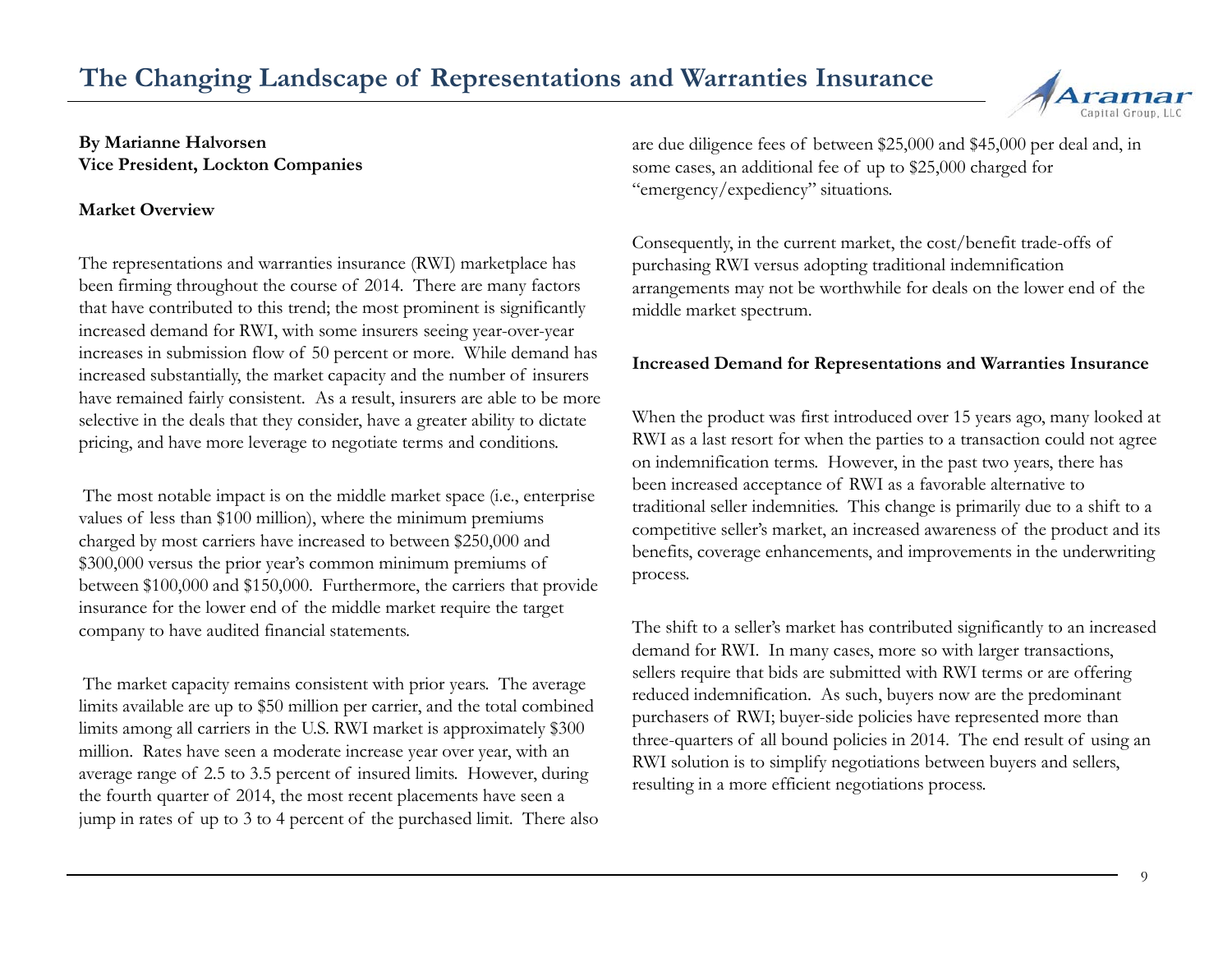### **The Changing Landscape of Representations and Warranties Insurance**

Increased awareness of the benefits of RWI is another factor contributing to demand. These benefits include additional protection for buyers, a reduced escrow for sellers, the mitigation of solvency or collection risks in distressed asset transactions, and the preservation of key relationships. More competitive acquisition agreement negotiations surrounding buyers' rights to recover consequential, special, and indirect damages have had an impact on the structure of these RWI policies. The insurers' consideration of these negotiations has led to broader policy provisions.

Another driver of the demand surge for RWI is the payment of claims by insurers. As the RWI market matures, more claims are being paid, which provides greater comfort to prospective buyers that the product will perform as intended.

The increased submission flow and demand for RWI are causing longer quotation and underwriting processes. This is largely due to the fact that the market demand for this product has outpaced the current insurance companies' ability to hire and train new underwriters to meet this demand.

### **Market Outlook**

In the near term it is anticipated that submission flow will remain consistently high. Until new entrants to the market provide additional capacity and current insurers hire more underwriters to handle deal flow, it is likely the market will continue to harden. In addition, as the volume of policies written increases, so does the possibility of claims. A surge in claims payments by insurers also could have a hardening effect on the insurance market, causing further increases to rates and limitations of available capacity.

In the long term, it is difficult to predict whether current market trends will persist. Given the cyclical nature of both the insurance market as well as the PE market, it is probable that fluctuations will occur. There are a myriad of factors that could contribute to a decrease in demand; however, any short-term decrease in demand is likely to be offset by the growing acceptance in the M&A market of RWI as an alternative to traditional seller indemnities. An exception to this trend would be a shift to a buyer's market, eliciting a more traditional approach to more fulsome seller indemnities and escrows. In this case, a shift likely would result in a greater number of seller-side policies, so that selling entities could backstop their indemnification obligations.

*Marianne Halvorsen, CPCU, AIS is a Vice President of Lockton Companies, which is the world's largest privately held insurance brokerage firm, providing insurance, risk management, and employee benefits solutions from 65 locations in 17 countries.*